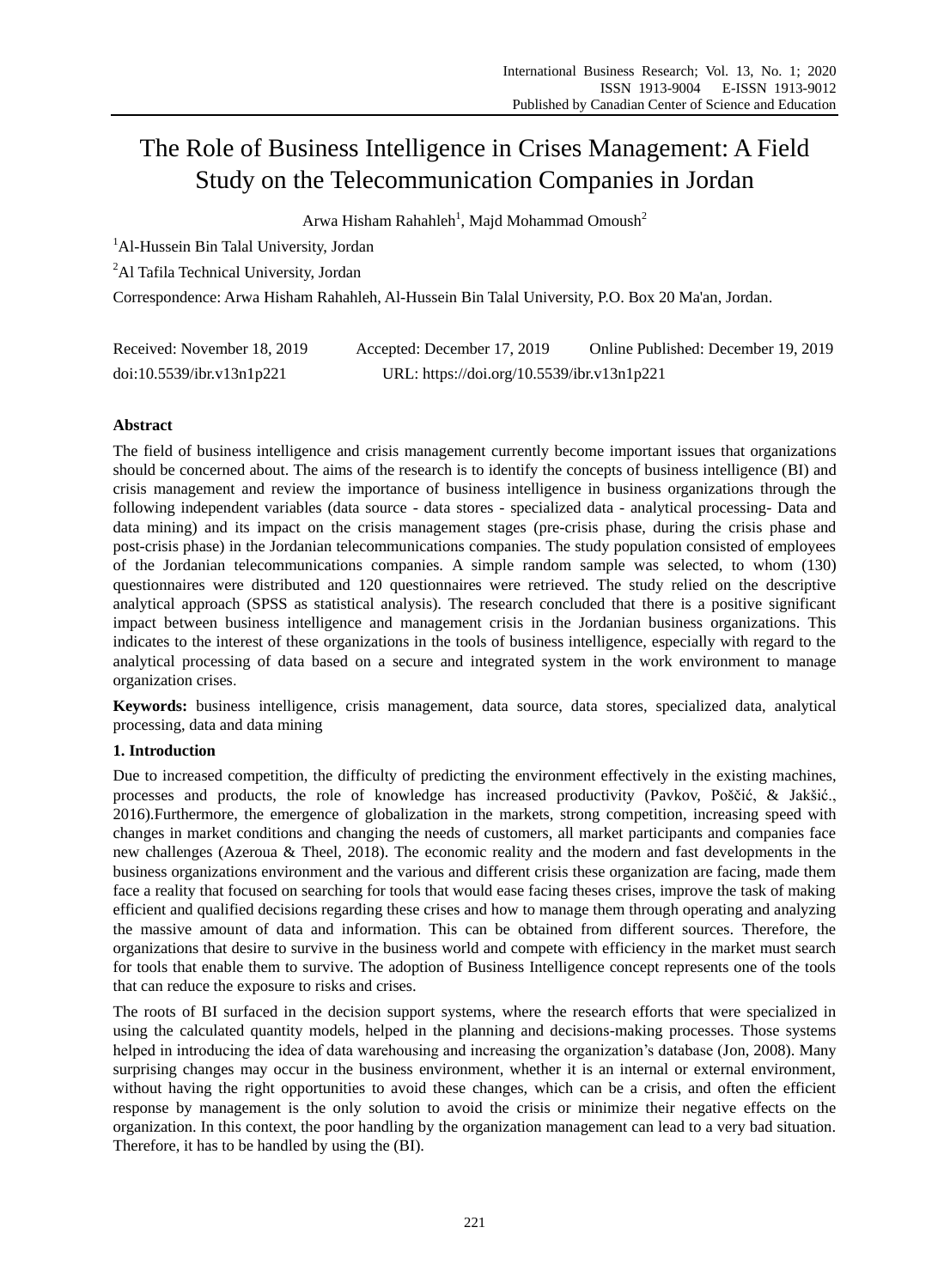#### *1.1 The Concept of Business Intelligence*

Initially, (BI) varied and spread in many directions. (Azeroua & Theel, 2018) It is defined as a collective term for concepts and methods of information analysis for decision-making, delivery, and processing purposes. BI has become widespread in business practice and science. Mos and Atre (2003) define (BI) as An architecture and a group that are fully operational, as well as decision-support applications of database that provide the business community easy access to business data. Vikas (2013) defines it as the management technique and the export and presentation of raw database in a way that is useful, meaningful and can help any organization make right business decisions. (Wieder, Ossimitz, Chamoni.,2012) stated that BI is the process of gathering and transforming fragmented data of markets and enterprises into knowledge about objectives, to provide opportunities and positions for an organization. (BI) was also defined as the ability to access information and analyze it (Gartner, 2006).Another definition of Business Intelligence is taking large amount of data and presenting high-level of reports that reveal the essence of these data to the foundation of business procedures which enable the management to make the daily commercial businesses the foundation of decisions making (chen, chiang, storey, 2012).

#### *1.2 The Importance of Business Intelligence*

BI is a component that helps organizations increases their competitive advantage. Unfortunately there is a lack and shortage in the research and development process around the world which focus on IT tools to develop BI (Olszak a & Zurada. ,2015).This hard work requires taking fast, correct, and decisive decisions in response to these changes, as most of them can be unexpected and not result-calculated. For this reasons business organizations come under huge pressures from the competitors and the market to produce new products and provide high quality services. Therefore, these pressures must be contained very rapidly.

The dynamic structure for the business organization is the first fundamental requirement to succeed in containing those pressures and the main character for this structure is represented in the rapid response to the changes in the achievement of businesses (Jaynthi, 2009).

The importance of (BI)is evident in the usage of technology to collect information in order to improve the commercial efficiency and enable the employees at the organization to obtain the source of information they need to do their job efficiently, the ability to analyze and easily share this information with others (Reiger, 2005). BI refers to software products that are designed to assist in the analytical processes. For example, data warehouse software, digital dashboard software and data mining software (Wieder, Ossimitz, Chamoni .,2012).

In addition, (BI) can be easily understood as the employment of techniques in the use of precise, immediate, different and high quality information that is connected to the business field itself and a large and reliable data available from different sources, as well as implementing the experiences that had been gained of for the goal of improving and developing the quality of decision that must be made based on these information (Jayanthi, 2009).

Moreover, (Jayanthi, 2012) mentioned a group of benefits for the Business Intelligence, namely: (1) Investigating the information, where the companies are able to determine the most profitable customers and the reasons for the loyalty of those customers, as well as determining the future of those customers.(2)Analyze the possible profitability growth of the customer and limiting exposure to risks, determining the products, the customers and the service lines. (3) Limiting the breakdown of equipments by implementing predictive maintenance.

Vikas(2013) mentioned a group of realized benefits of Business Intelligence as follows: Provide historical data that is more precise which enables Business Intelligence to provide updates in real time and help the management know when it is unable to see the current detailed data from every aspect of its business such as financial data, product data and customer data. Accordingly, the management will be able to make decisions that are based on reality and not just predictions. It also helps to understand customer's behavior, such as identify, monitor, and track the customers and the customer base in the future, not to forget giving insightful vision on customer's behavior.

#### *1.3 Business Intelligence Tools*

BI includes the underlying architectures, tools, databases, applications, and methodologies (Guoqing et al., 2013). BI provide many tools through the use of appropriate technologies to assist with the collection, integration, storage, editing, and analysis of existing data (Azeroua & Theel ,2018).

#### 1.3.1 Data Sources

Data is a group of facts and figures where no operation was performed on them, and it is like the raw material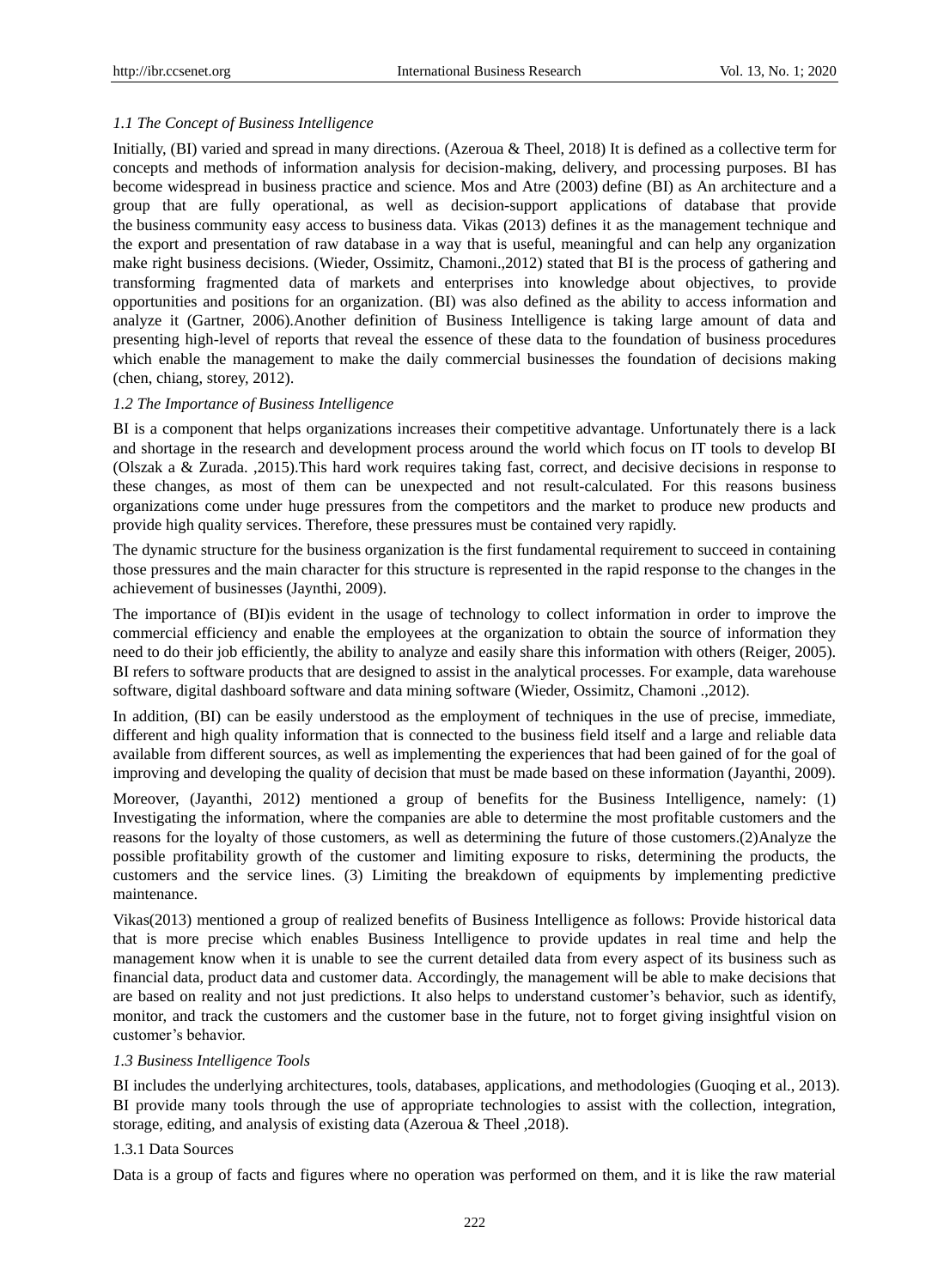that information is derived from them. It represents the materials, facts, ideas, opinions, activities, the registered, categorized and stored transactions (Tayeb, 2016) (Aruldoss, Travis & Venkatesan,.2014)

## 1.3.2 Data Storage

(Olszak & Zurada, 2015) Data storage technique is considered like a strong foundation that works on the basis of immediate and fast response to the work activities and the needs of beneficiaries inside and outside the organization. This is due to the integrated nature of the data storage systems and the sources of internal and external data that depend on it. It is possible to say that data storage is a live dynamic configurations in continues and constant growth as long as the activities of traditional treatment of the business data are constant and as long as there is an urgent need to retrieve and invest the storage for the purpose of supporting the operation and activities of the management (kabali,2014).The data storage system may include different data units, data warehouse (partition, function, application-specific, decision support system, using relational, multidimensional, or column-based servers) or one or more operational Data Stores (Sharrmilla&subramani,2013).Data warehousing is the process of taking, processing and storing internal data in a data warehouse to help decision makers access and make decisions. External information is also brought to the data warehouse (Liang, Stroeve, Box, 2005).

# 1.3.3 Specialized Data (Data Mart)

Specialized data is: The sub group of the data that is found inside the data storage which is usually directed toward a specific line or specific work-team or it is used for a specific goal. The creation of a 'data market' is based on a predetermined and specific need to collect and configure specific data and the data tool can support a particular business function, business process, or business unit (Manea, Ali., 2009). Data statements are described in (Hall, 1999) as the topics organized to support decision-making based on the needs of the department concerned.

# 1.3.4 The Analytical Processing of Data

Data exploration is a passive BI analysis consisting of query and reporting systems as well as statistical method (Carlo, 2009).The analytical treatment is: Analyzing and processing data with sophisticated tools that help summarize data. In addition, it is used to prepare the reports and modeling analysis and the planning to improve work inside an establishment. Data analysis includes diverse techniques under a variety of names and is used in various commercial, scientific and social fields. In today's business world, data analysis is important in taking more scientific decisions and help companies work effectively (Xia & Gong, 2015).

## 1.3.5 Data Mining

Data mining is the active BI methodologies with the purpose to extract information and knowledge from data (Carlo, 2009). Data mining allows presenting and discovering the useful relationship between data, specially the hidden patterns that exist between data elements, but it is also found between a vast amount of data. The duties of data mining are not limited to the amount of discovering and searching for useful data and relations, but they also work on building new connections and relations such as the management of categorizing the beneficiary of suppliers and other tasks, Data mining systems also be used to find a type of conclusion patterns through testing the records that are found in the files of data or data storage (kabali, 2014; Turbanaronson, liang, 2005).

## *1.4 The Concept of Crisis Management*

The term crisis includes a wide range of knowledge that includes actions such as countering disasters and personal problems (Coombs, 2015). Hoffman (2007) defined crisis as: a sudden or unexpected occurrence of a situation that make the organization face challenges forcing it to respond in order to be able to continue its operations. In addition, crisis management relies on the measurement and evaluation of threats, thereby developing strategies that serve management and to address imbalances (Aljuhmani&Emeagwali ,2017).

## 1.4.1 The Stages of Crisis Development

The organizations with all their fields aspire to recognize the stage at which the crisis resides now, which makes it the most importance in making good decisions. The right diagnose is considered the most important factor in the treatment of the crisis, before the escalation of events can cause the explosion of the crisis and the occurrence of losses. The diagnostic and management responsibility falls on the top level workers of management, however, in the event of a crisis occurring, dealing with it can be expensive for the organization, because the treatment can take many stages which are usually tiring and exhausting (Alkhafaji, 2007). Ahmad (2014) pointed out that the crisis management passes through implementing the following five stages: early warning stage, readiness and prevention stage, the containment and limiting damages stage, reclaiming activity stage and useful and learning stage.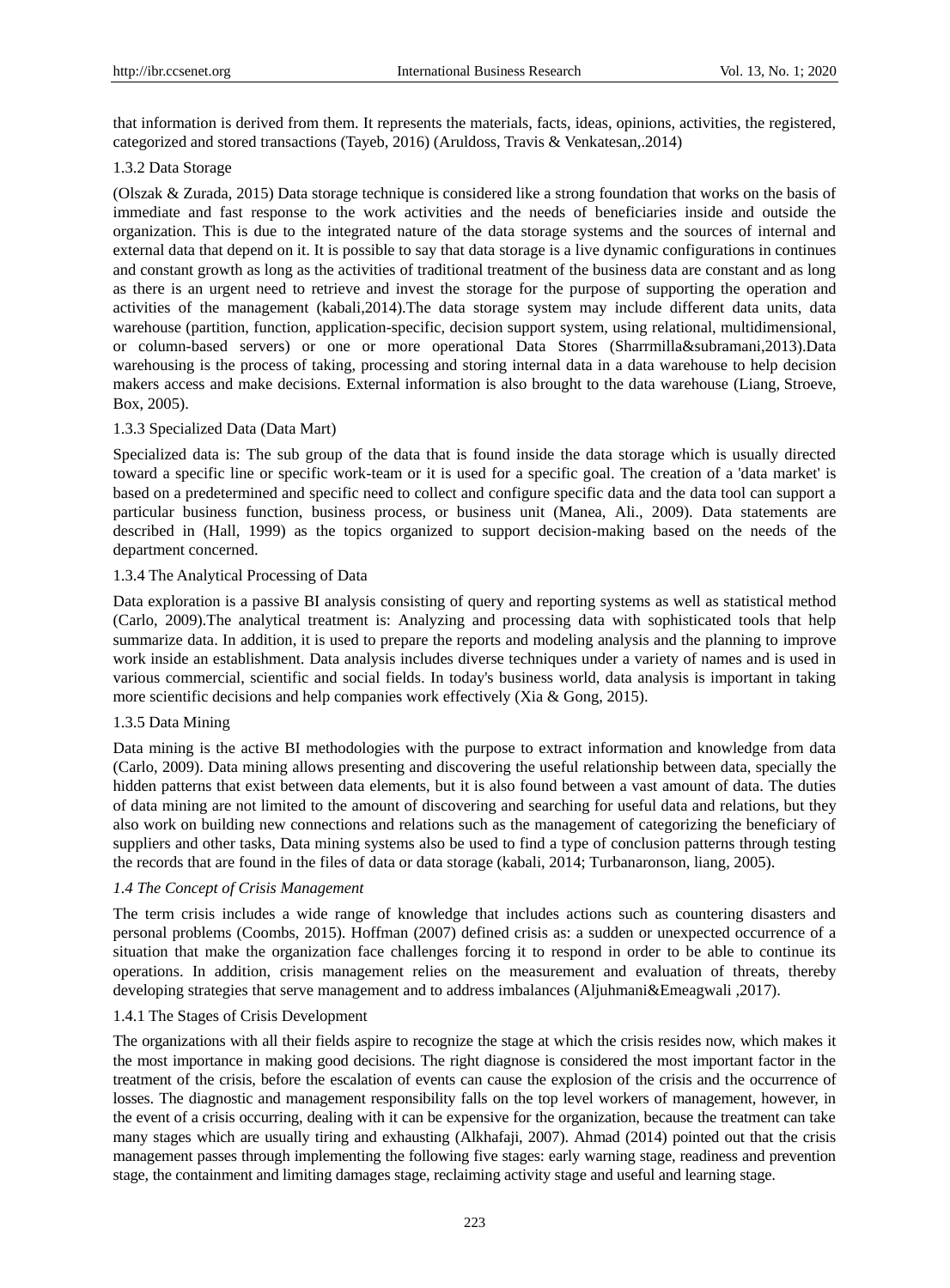The researcher reviewed previous literatures that are related to this study where it turned out that there were many forms for crises management, specifically: (1) Steve Albrecht model (2) Jonston and Stefanovich Model (3) Pearson and Mitroff Model (4) Sha'lan Model (5) Momni Model

After the reviewing of Pearson and Mitroff model, it was evident to the researcher that it suits the subject of this study, where this model is considered one of the most important and most clear ones since it consists of five stages that are considered the base of crises management. The crisis is so a complex one that cannot be seen as consequences of isolated events or individual decisions, but rather "a complex, interactive structures in which the results are comprehensive and involve multiple actors" (Seeger et al., 2003).

Therefore, there must be a useful development structure to create a larger picture, involving multiple actors, and many decisions that have been taken with multiple consequences. Post-crisis adjustment, adjustment (Seeger, Sellnow, Ulmer, 2003) consequently in this research categorized these stages as follow:

- 1. **Early warning stage (Pre Crises Stage):** Every crisis produces a group of signs before it occurs in a very short period. These signs form the initial symptom that points to the possibilities of the occurrence of the crisis. Therefore, investigating and determining these signals stop the occurrence of the crisis Ahmad (2014). Early and before they occur, all crises send a series of early warning signals, which announce the possibility of a crisis (Mitroff & Anagnos, 2001).
- 2. **Readiness and prevention stage**: Organizations must adopt the principal of Prevention better than cure where the organization must provide the necessary preparations to prevent crises and identify the prevention techniques. This stage aims at preventing the occurrence of a crisis by establishing different scenarios for all different facts during a crisis. Furthermore, it must determine the duties and responsibilities and distribute them in a way that guarantees handling the crisis with liability and accountability.
- 3. **Crisis containment and damage-minimization stage:** Organizations face the need to contain damage in a timely manner by finding appropriate solutions (Seeger et al., 2003). (Ahmad ,.2014) stated that the organizations sometimes face a painful reality where it becomes impossible to prevent a crisis from happening. Therefore, there will be no other choice for the organization except to try containing and minimizing its effects. This stage aims at preparing the necessary tools to extinguish the crisis by taking decisions that can isolate the crisis, prevent it from spreading and expanding where it can reach to all parts of the organization that were far from the crisis.
- 4. **Post-crisis stage:** The post-crisis phase is usually the longest phase in containing a crisis. After a crisis, which can sometimes last for a few years depending on how serious it is (Seeger et al., 2003), the post-crisis stage serves as a catalyst (Wooten& James., 2008) and in order to allow managers to think outside the box and differently from the organization (Wooten &james., 2008), this stage includes establishing and executing the plans and programs that were ready and tried before. This includes several aspects: Most importantly, trying to recover the principals that were lost. This is where the decision maker chooses which employees have a high degree of qualifications who can execute the daily operations and recover activity with competence (Ahmad .2014). In the post-crisis period, companies must use the opportunity to innovate and learn (Cretu and Alvarez, 2010). In the post-crisis stage, means retrospective sense-making, as shown in (Weick, 2005).Retrospective reflection on decisions taken and attitudes faced by organizations helps in finding different interpretations of different attitudes and thus facilitates learning and development.

## **2. Statement of the Problem**

The research problem occurred through reviewing previous literatures where it was found that many organizations use the Business Intelligence tools separately from crises management and there is no enough awareness in the relationship between the two subjects, especially, the absence of previous studies that dealt with those dimensions.

The problem of the study appears through answering the following questions:

1. What is the role of Business Intelligence in crises management in the Jordanian Telecommunication Companies?

## **3. The Research Importance**

The importance of this research also appears in the scientific and research visions which it provides to other researchers in the field of Business Intelligence and who are in search of making the desired development in the management techniques and the decision making process as well as adding a new understating with the aim to make the positive change in the qualification of Jordanian Telecommunication Companies?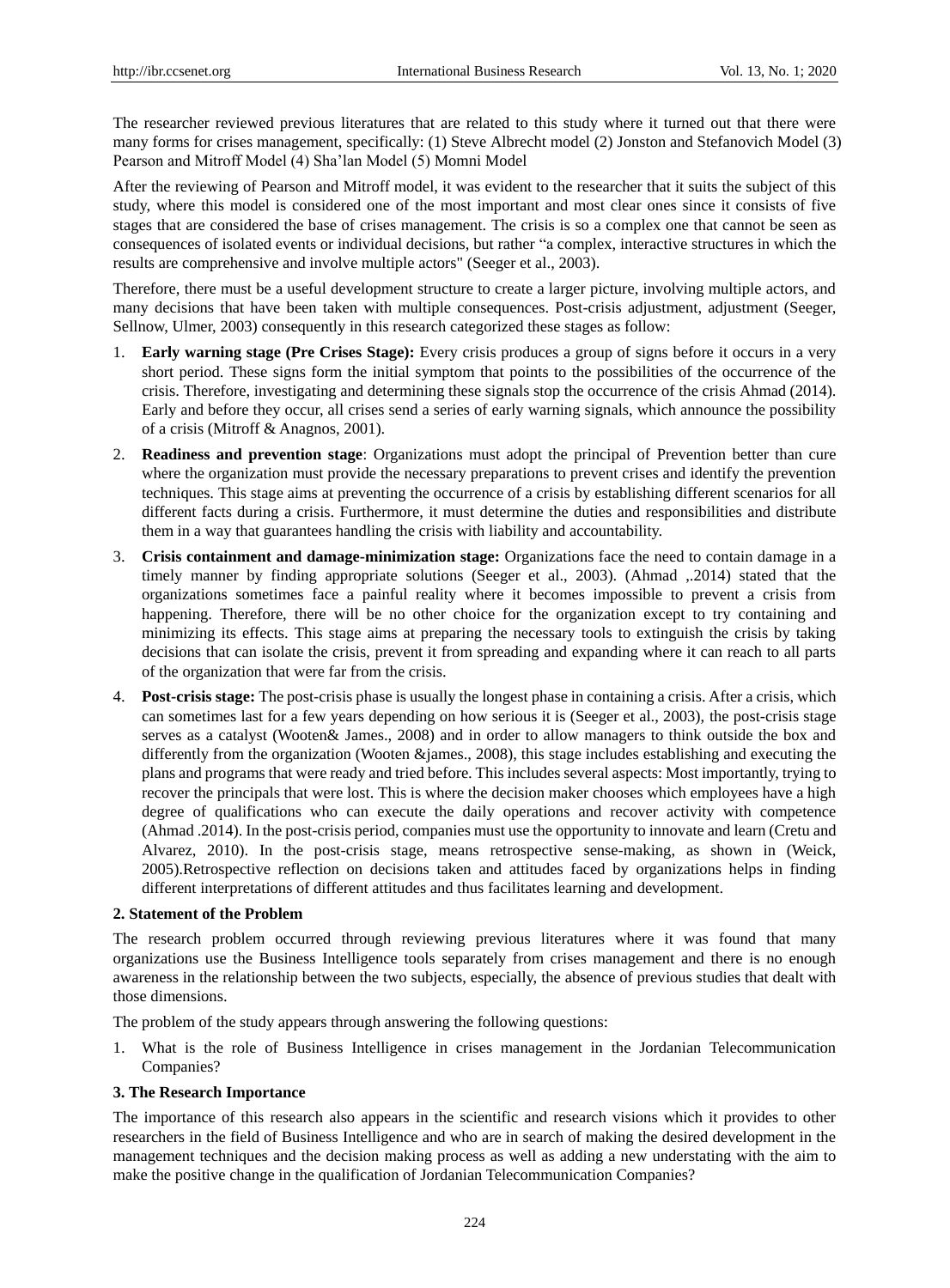## **4. The Research Objectives**

This paper intends to achieve a goal research that will relates two fields of study which have been largely ignored each other researchers. This paper seeks to accomplish the following objectives:

- 1. Identify the concepts of Business Intelligence and crises management as well as reviewing the importance of Business Intelligence in business organizations.
- 2. Help business organizations realize the importance of Business Intelligence and enable them to invest in building it.
- 3. Understand if the implementation of Business Intelligence affects the management of crises in the Jordanian Telecommunication Companies?
- 4. Motivate the management, particularly the top management, to the importance of following principle of Business Intelligence in the facing crises.

## **5. The Research Hypotheses**

This research aims to investigate the following hypotheses:

## **The First Main Hypothesis:**

**Ho1.** There is no significant effect at the significant level of ( $a \le 0.05$ ) between the role of Business Intelligence (data source, data storage, specialized data, data analytical processing, Data-mining) in crises management in the **Jordanian Telecommunication Companies**.

#### *Branching from this main hypothesis the following sub-hypotheses:*

**Ho1-1:-** There is no significant effect at the significant level of (a  $\leq 0.05$ ) between the role of Business Intelligence (data source, data storage, specialized data, data analytical processing, Data-mining) on the pre-crisis stage in the **Jordanian Telecommunication Companies.**

**Ho1-2:-** There is no significant effect at the significant level of ( $a \le 0.05$ ) between the role of Business Intelligence (data source, data storage, specialized data, data analytical processing, Data-mining) on the crisis stage in the **Jordanian Telecommunication Companies**.

**Ho1-3:-** There is no significant effect at the significant level of ( $a \le 0.05$ ) between the role of Business Intelligence (data source, data storage, specialized data, data analytical processing, Data-mining) on the post crises stage in the **Jordanian Telecommunication Companies.**

## **6. Conceptual Model**

After reviewing the hypothetical literatures and previous studies related to the subject, the following study model was established.



Figure 1. Study Model 1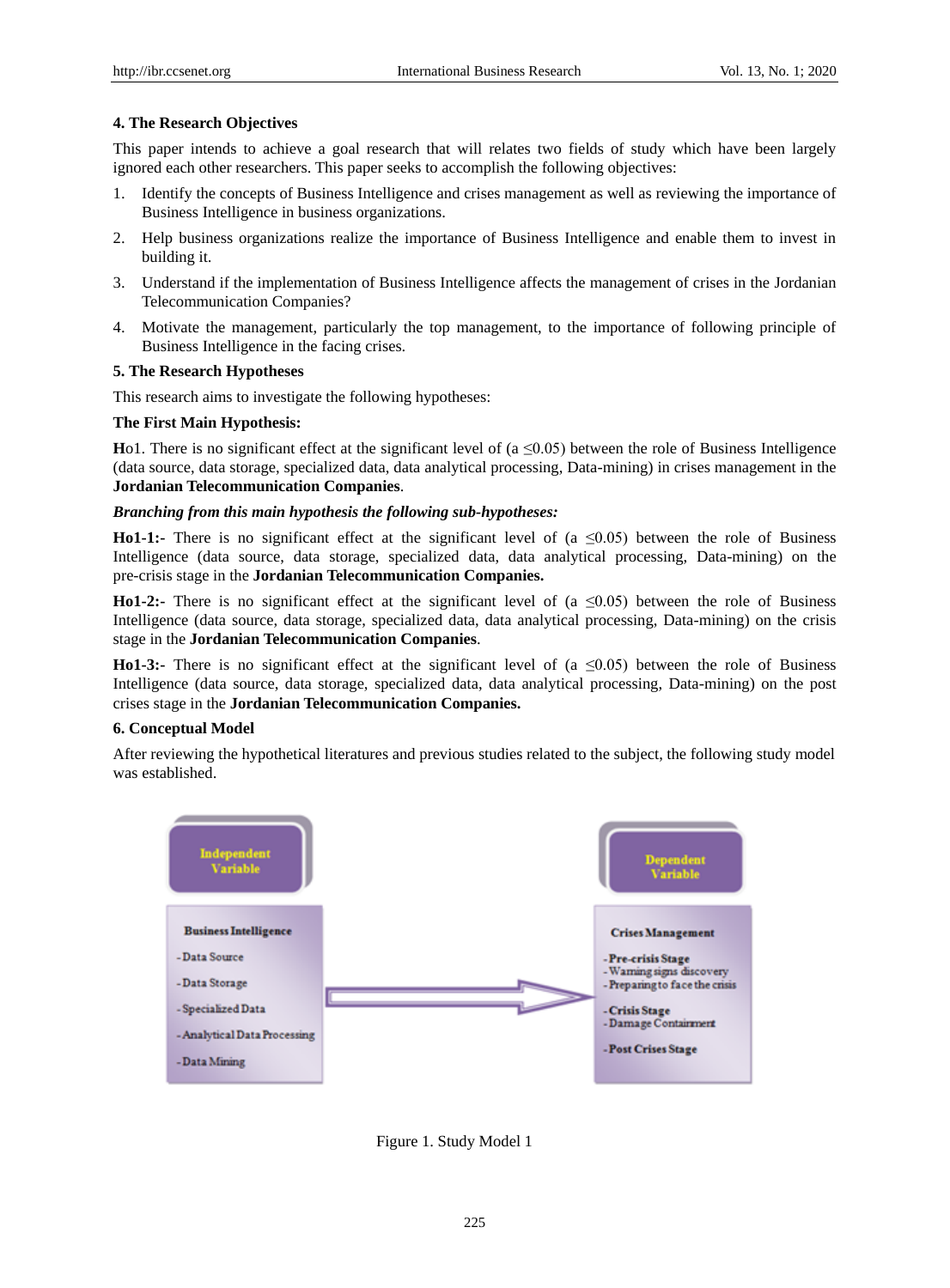## **7. Study Methodology**

The study relied on the analytical descriptive approach because it suites the nature of the study, its goals and questions. Data sources are derived from two sources and they are: Secondary sources are represented by the study literatures which rely on the scientific references and previous researches and studies that discuss the study subject, and the articles that are published in magazines and periodicals as well as the Primary sources. The design of the questionnaire covers all the study variables, answers and questions not to forget the distribution of the sample individuals to collect the right data.

## *7.1 Study Population and Sample*

The study sample consisted of employees at the Jordanian Telecommunication Companies and a simple random sample was chosen (N=130), and the questionnaires were distributed among them. (120) questionnaires were returned back which they were suitable for statistical analysis and were the actual study sample that was formed.

#### *7.2 Study Instrument*

- 1. After reviewing the literatures related to the concept of Business Intelligence and the relation of some variables and all the factors connected to it, (25) sections that were distributed over five dimensions were chosen based on the theory that researchers and academics reached.
- 2. After reviewing the literatures related to the concept of crises management and the related factors (25) sections distributed over five dimensions were chosen, based on the theory that researchers and academics reached.
- 3. After the adoption of the study dimension (Business intelligence crises management) the questionnaire questions were chosen and were reviewed to ensure that they cover all aspects of the main study.
- 4. Some elements of the questionnaire were rearranged. The five elements Likert's scale, (strongly agree, agree, do not agree, disagree, strongly disagree), were used in the answering of the sections of both axes. This questionnaire consisted of two parts:

**Part one:** This part included five dimensions that measure the extent of using Business Intelligence tools in the Jordanian Telecommunication Companies

**Part two:** This part included five dimensions that measure crises management Jordanian Telecommunication Companies Every statement of the previous statements was given a specific score to in order to statistically remedy it. They were as follow: Strongly agree  $= 5$  points Agree  $= 4$  points neither agree or disagree  $= 3$  points Disagree  $= 2$  points Strongly disagree  $= 1$  point

## **8. Study Tool Validity and Reliability**

#### *8.1 Content Validity*

This validity means the extent of the sections-expression of every study variables from the variable it belongs to. The attention was focused on making sure that every variable of the study is represented in a precise manner with a group of sections and sentences in a suitable way and that these sections really measure this variable. The validity of the questionnaire content was measured through measuring the relationship between every section and the axis it belongs to as well as excluding the sections whose correlation coefficients were weak, by relying on correlation coefficients that are over (95%), and their statistical significance important at the level of  $(a \le 0.05)$ as explained in the following tables:

Table 1.Content Validity for the first dimension (Business Intelligence Tools)

|                                              | <b>Correlation</b> | <b>Significance</b> |
|----------------------------------------------|--------------------|---------------------|
| <b>Dimension</b>                             | Coefficient        | Level               |
| First dimension: Data Source                 | 0.87               | $*$ $(0.000)$       |
| Second Dimension: Data storages              | 0.93               | $**0.000$           |
| Third Dimension: Specialized Data            | 0.89               | $*$ $(0.000)$       |
| Fourth Dimension: Data Analytical Processing | 0.88               | $*$ $(0.000)$       |
| Fifth Dimension: Data Mining                 | 0.90               | $*$ *0.000          |

\*\* Statistical Significance at (0.01)

From the previous table it is clear that the correlation coefficients factors for the first dimension ranged between (0.87) and (0.93) and it is a statistical significance at the level of (0.000). This indicates to the existence of a strong internal consistency for the first dimension of the study model .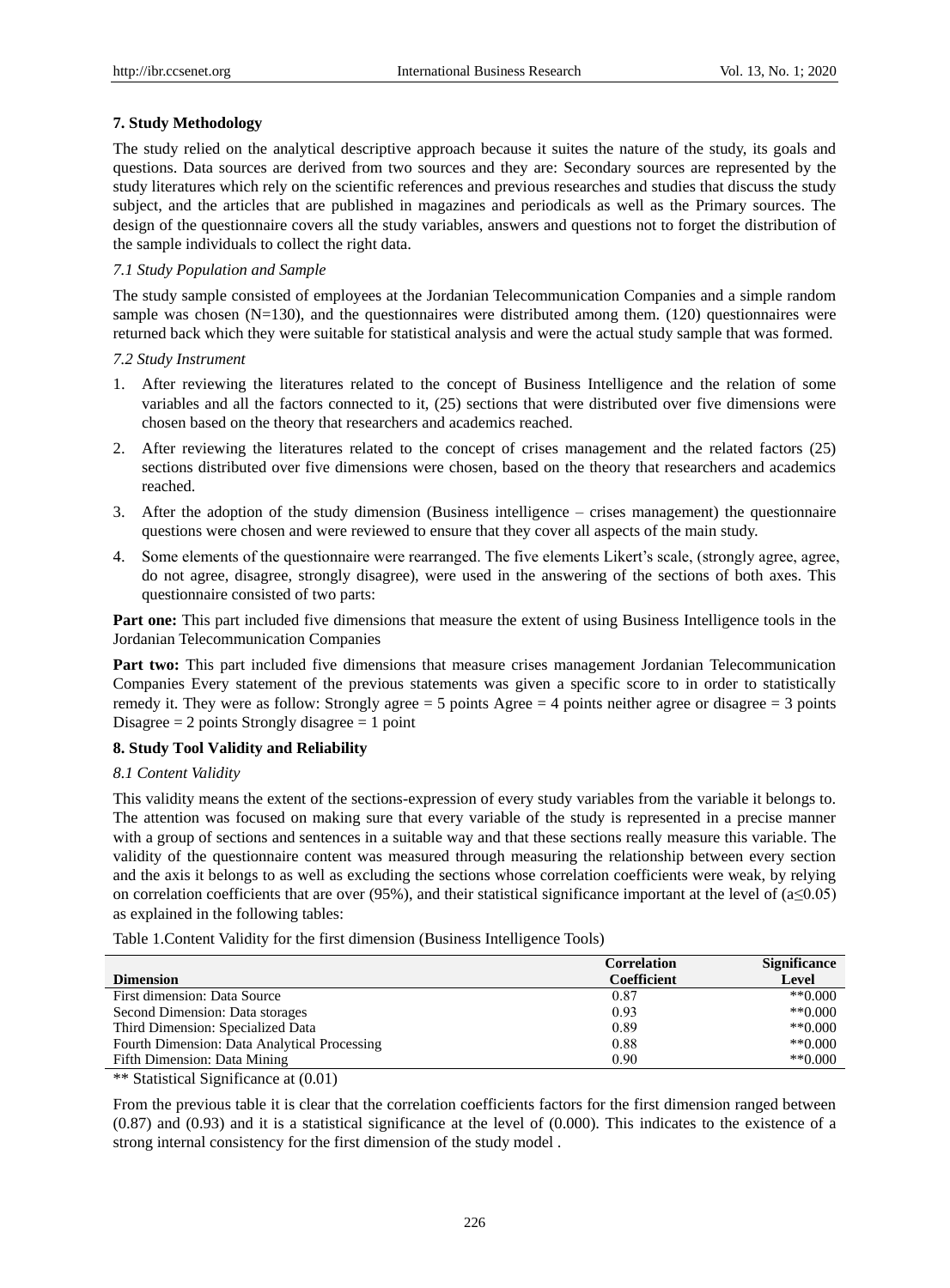#### Table 2. Content validity for the second Dimension crises management)

| <b>Dimension</b>                               | <b>Correlation</b><br>Coefficient | <b>Significance</b><br>level |
|------------------------------------------------|-----------------------------------|------------------------------|
| First dimension: Discovering warning signs     | 0.90                              | $*$ $(0.000)$                |
| Second Dimension: Readiness to face the crisis | 0.94                              | $*$ *0.000                   |
| Third Dimension: Damages containment           | 0.92                              | $*$ *0.000                   |
| Fourth Dimension: Reclaiming activity          | 0.90                              | $*$ *0.000                   |
| Fifth Dimension: After crises stage            | 0.91                              | $*$ $0.000$                  |
|                                                |                                   |                              |

\*\* Statistical Significance at (0.01)

From the previous table it is clear that the correlation coefficients factors for the second axis dimension ranged between (0.90) and (0.94), and it is a statistical significance at the level of (0.01) and this indicates to the existence of a strong internal consistency for the second axis of the study dimensions.

#### *8.2 Reliability*

The validity for each of the study tool was measured separately, and then measure the validity for the whole tool based on (Cronbachs' Alpha). Table (3) shows the reliability results:

Table 3. Reliability of the study tool using Cronbachs' Alpha (n=120)

| Axis                                                          | Dimensions NO | Cronbachs'   |  |  |  |  |
|---------------------------------------------------------------|---------------|--------------|--|--|--|--|
|                                                               |               | Alpha Factor |  |  |  |  |
| <b>First Dimension - Business Intelligence tools</b>          |               |              |  |  |  |  |
| <b>First Dimension: Data Sources</b>                          |               | 0.891        |  |  |  |  |
| Second Dimension: Data Storages                               |               | 0.916        |  |  |  |  |
| Third Dimension: Specialized Data                             |               | 0.901        |  |  |  |  |
| Forth Dimension: Data Analysis Processing                     |               | 0.889        |  |  |  |  |
| Fifth Dimension: Data-Mining                                  |               | 0.901        |  |  |  |  |
| <b>First dimension as a whole</b>                             | 25            | 0.972        |  |  |  |  |
| <b>Second dimension - Crises Management</b>                   |               |              |  |  |  |  |
| First Dimension: Discovering Warning Sign (Pre-crisis)        |               | 0.921        |  |  |  |  |
| Second Dimension: Preparation to face the crisis (Pre-crisis) |               | 0.905        |  |  |  |  |
| Third Dimension: Damages Contentment (During crisis)          |               | 0.916        |  |  |  |  |
| Forth Dimension: Reclaiming Activity                          |               | 0.911        |  |  |  |  |
| Fifth Dimension: After crisis stage                           |               | 0.897        |  |  |  |  |
| <b>Second Dimension as Whole</b>                              | 25            | 0.961        |  |  |  |  |
| <b>Ouestionnaire Dimensions as whole</b>                      | 50            | 0.978        |  |  |  |  |

The results of the previous table indicate that Cronbachs' Alpha for all of the study tool were (0.978) and it is an indicator to the validity if the study's tool, and it is considered that a reliability coefficient more than (0.70) is acceptable. Furthermore, Cronbachs' Alpha for the study dimension each separately was high and this validates the reliability of the study tool.

#### **Displaying the Study Result**

## **The independent variable results (Business Intelligence Tools).**

To answer the first question of the study the medians and standard deviations for the answers of the study sample individuals about the sections of the Business Intelligence dimension sections with all its dimensions were extracted: (data source, data storages, specialized data, data analytical processing, data-mining) it is explained in the following table:

Table 4. The Median and Standard Deviations for the answers of sample individuals to the first dimension (Business Intelligence Tools)

| NO | Dimension                | Median | <b>Standard Deviation</b> | Evaluation<br>level |
|----|--------------------------|--------|---------------------------|---------------------|
|    | Data Sources             | 3.91   | 0.41                      | High                |
|    | Data Storages            | 3.87   | 0.38                      | High                |
|    | Specialized Data         | 3.68   | 0.48                      | High                |
|    | Data Analysis Processing | 4.11   | 0.55                      | High                |
|    | Data-Mining              | 4.02   | 0.54                      | High                |
|    | <b>The Average</b>       | 3.92   | 0.42                      | High                |

From the previous table it is clear that the medians to for the acceptance of the sample individuals of the employees at the Jordanian business organizations for the first axis dimension (Business Intelligence tools) varied from (3.68) for the dimension (specialized data) and with a high evaluation level, to (4.11) for the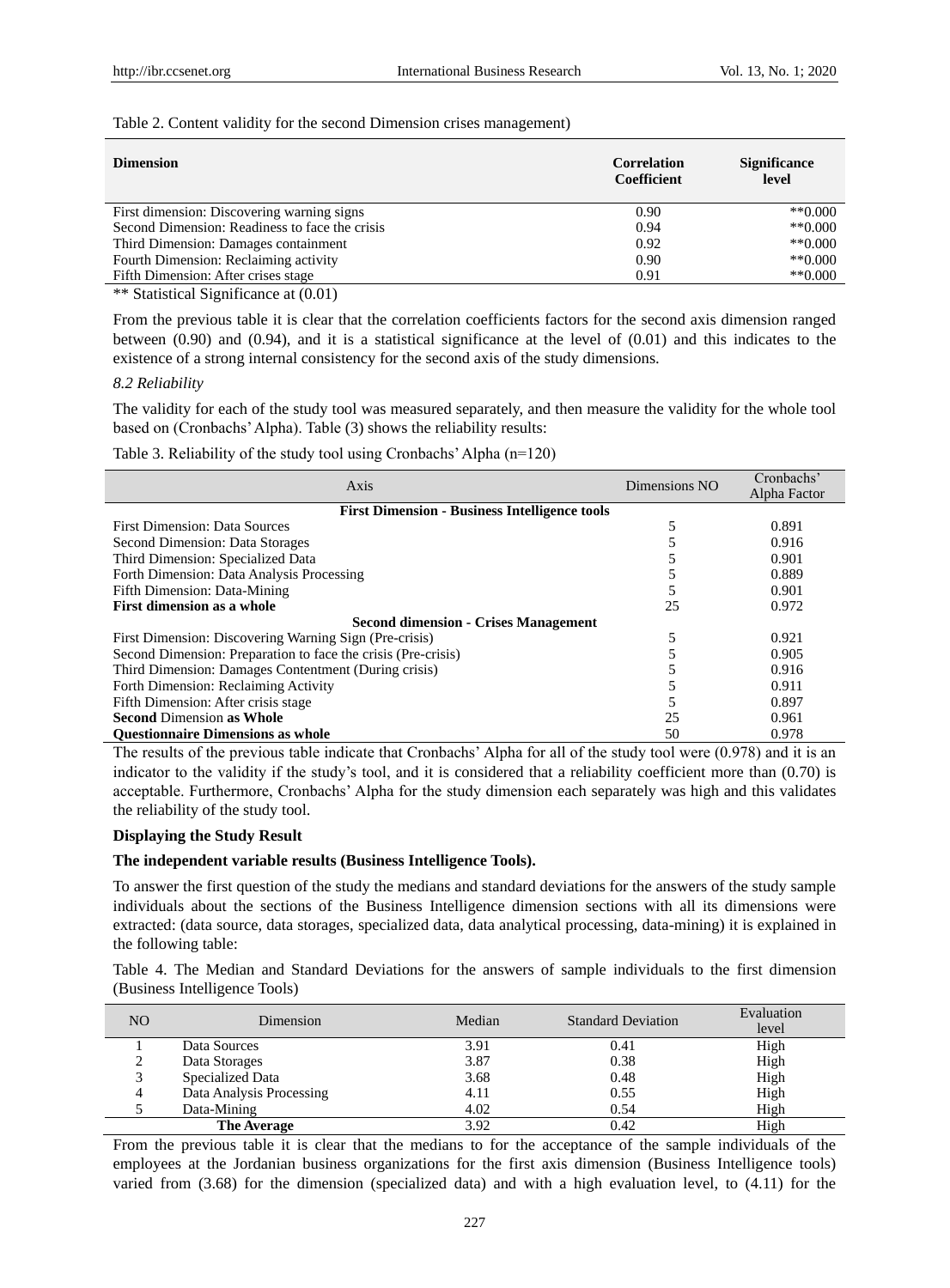dimension of (Analytical data processing) also with a high evaluation level.

The Results Related to the Dependent Variable (Crises Management)

To answer the question of the second study regarding the medians and standard deviations of the study sample individuals regarding the sections of crises management with all its dimensions: (the pre-crisis stage, the crisis stage, post crisis stage) they are explained in the following table:

Table 5. Medians and standard Deviations for the answers of the sample individuals for the Second Dimension (Crises Management)

| NO | <b>Dimension</b>                            | <b>Median</b> | <b>Standard</b><br><b>Deviation</b> | <b>Evaluation</b><br>level |
|----|---------------------------------------------|---------------|-------------------------------------|----------------------------|
|    | Discovering Warning Sign (Pre-crisis)       | 3.81          | 0.37                                | High                       |
|    | Preparation to face the crisis (Pre-crisis) | 4.02          | 0.51                                | High                       |
|    | Damages Contentment (During crisis)         | 3.84          | 0.57                                | High                       |
|    | Reclaiming Activity (During Crisis)         | 4.00          | 0.62                                | High                       |
|    | Post crisis stage                           | 3.99          | 0.58                                | High                       |
|    | <b>The Overall Median</b>                   | 3.89          | 0.32                                | High                       |

The previous table shows that the medians for the acceptance of the sample individuals of the workers at the Jordanian Telecommunication Companies for the dimensions of the second axis (crisis management) varied between (3.81) for the dimension (discovering warning signs in the stage before the crisis) with a high evaluation level, and (4.02) for the dimension (preparations to face the crisis) with a high evaluation level, too.

#### *8.3 Testing the Study Hypotheses*

#### **To answer the questions of the third study, the following hypotheses were as follow:**

#### **Main Hypothesis:**

There is no significant effect the a significant level of  $(a \le 0.05)$  between the role of Business Intelligence (data source, data storage, specialized data, data analytical processing, Data-mining) in crises management in the Jordanian Telecommunication Companies.

To test this main hypothesis, sub-hypotheses were tested at the beginning using the Simple Regression test for the effect of independent variable dimension on every dimension of the dependent variable dimensions and the results were as follow:

#### **Testing the first sub-hypothesis**

Ho1-1:- There is no significant effect at the significant level of  $(a \le 0.05)$  between the role of Business Intelligence (data source, data storage, specialized data, data analytical processing, Data-mining) on the precrisis stage in the Jordanian Telecommunication Companies.

Table 6. The results for implementing the Simple Regression formula for the effect of Business Intelligence dimensions on the per-crisis stage in the Jordanian Telecommunication Companies

| <b>Dimension</b>         |       | T     | <b>Statistical</b><br><b>Significance</b> | R     | ${\bf R}^2$ | F     | <b>Statistical</b><br><b>Significance</b> |
|--------------------------|-------|-------|-------------------------------------------|-------|-------------|-------|-------------------------------------------|
| Data Sources             | 0.249 | 3.123 | 0.002                                     |       |             |       |                                           |
| Data Storages            | 0.083 | 2.043 | 0.029                                     |       |             |       |                                           |
| Specialized Data         | 0.217 | 2.755 | 0.007                                     | 0.487 | 0.350       | 8.459 | 0.000                                     |
| Data Analysis Processing | 0.331 | 3.142 | 0.000                                     |       |             |       |                                           |
| Data-Mining              | 0.302 | 3.022 | 0.000                                     |       |             |       |                                           |

The previous table indicates to the existence of significant statistical effect at the significance level ( $a \le 0.05$ ) for Business Intelligence on the pre-crisis stage, where the value of correlation coefficient (R) was (0.487), and it is a statistical significance and indicates the level of a statistical significance correlation between the independent variables, (data source, data storages, specialized data, data analysis processing, data-mining), and the dependent variable (pre-crisis stage). The value of coefficient of interpretation  $(R^2)$  was (0.350) and it is a statistical significance explains the ability of the effect of Business Intelligence tools on the pre-crisis stage. This means that the Business Intelligence tools explain the percentage of (35.0%) of the change that exists in the pre-crisis stage which is represented by discovering the early warning signs and the preparedness to face the crisis.

In addition, the (F) value was (8.459) and it is of a statistical significance at (0.000) which indicates to the existence of variations in the ability of independent variables (Business Intelligence dimensions) on the effect of in the pre-crisis stage as a dependent variable, therefore, reject the first nihilistic sub-hypothesis and accepting the real hypothesis that states (There is a significant statistical effect at the significant at level of  $(a \le 0.05)$  for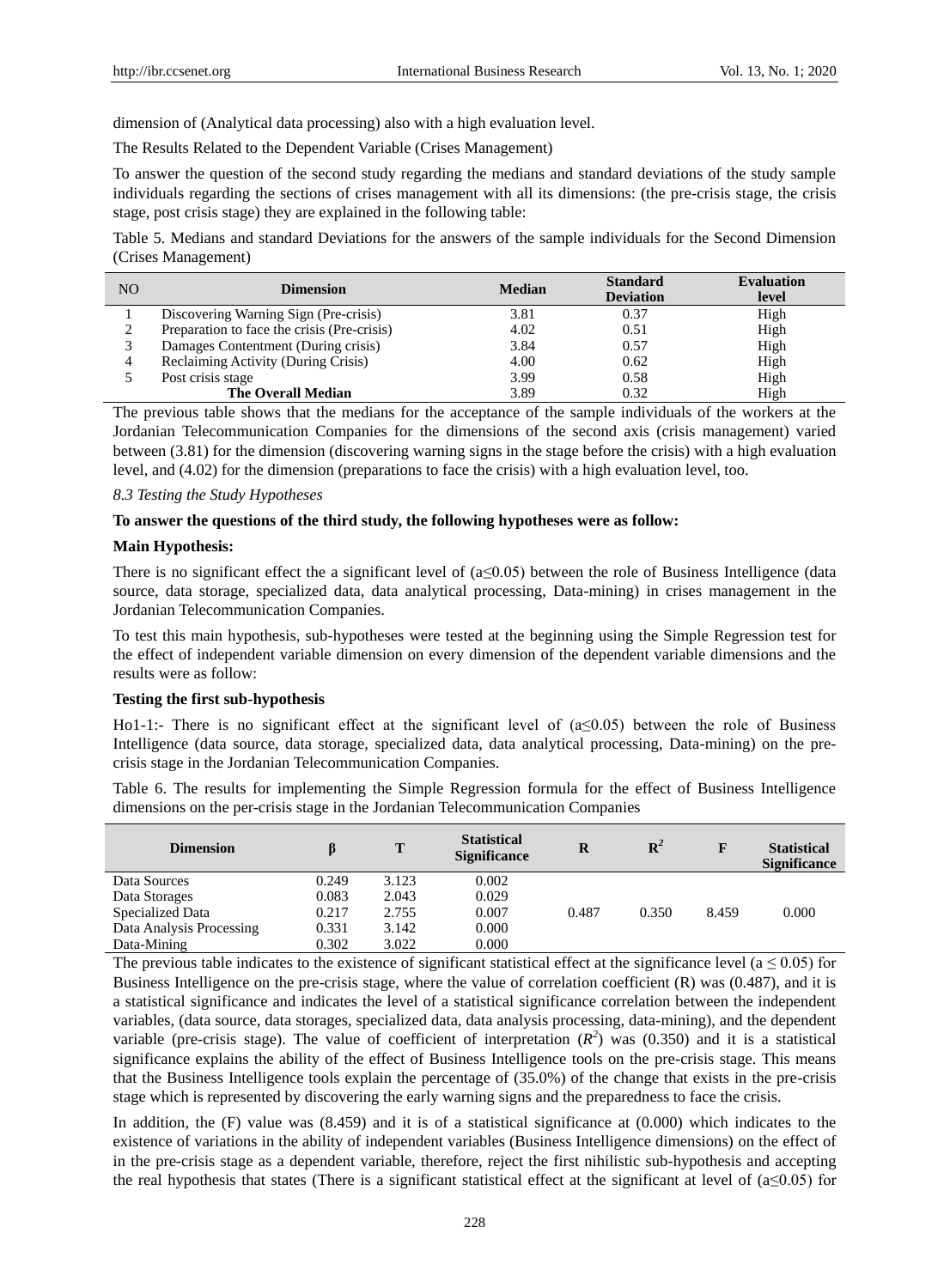Business Intelligence, with all its dimensions (data source, data storages, specialized data, data analysis processing, Data-mining) on the pre-crises stage in the Jordanian Telecommunication Companies.

#### **Testing the second sub-hypothesis**

Ho1-2:- There is no significant effect at the significant level of ( $a \le 0.05$ ) between the role of Business Intelligence (data source, data storage, specialized data, data analytical processing, Data-mining) on the crisis stage in the Jordanian Telecommunication Companies.

Table 7. The results for implementing the Simple Regression formula for the effect of Business Intelligence dimensions on the crisis stage in the Jordanian Telecommunication Companies

| <b>Dimension</b>         |       | т     | <b>Statistical</b><br><b>Significance</b> | R     | $\mathbf{R}^2$ |       |      |
|--------------------------|-------|-------|-------------------------------------------|-------|----------------|-------|------|
| Data Sources             | 0.356 | 2.811 | 0.020                                     |       |                |       |      |
| Data Storages            | 0.457 | 2.498 | 0.013                                     |       |                |       |      |
| Specialized Data         | 0.174 | 3.130 | 0.034                                     | 0.304 | 0.22           | 7.887 | 0.03 |
| Data Analysis Processing | 0.332 | 3.222 | 0.000                                     |       |                |       |      |
| Data-Mining              | 0.401 | 3.560 | 0.000                                     |       |                |       |      |

The previous table indicates to the existence of significant statistical effect at the significant at level of  $(a \le 0.05)$ for Business Intelligence dimensions on the crisis stage, where the value of correlation coefficient (R) was (0.304) and it is a statistical significance value, and it indicates the level of statistical significance between the independent variables (data source, data storages, specialized data, data analysis processing, Data-mining) and the dependent variable (crisis stage), and the value of interpretation coefficient  $(R^2)$  was (0.22) and it is a value that explains the effect of Business Intelligence tools on the crisis stage, this means that the Business Intelligence dimensions explain about (22.0%) of the change that exist in the crisis stage.

Furthermore, the (F)value of was (7.887) and it is a statistical significance at (0.03) and it points to the existence of contrast in the ability of the independent variables (the dimensions of business Intelligence tools)on the effect of crisis stage represented in damage containment and reclaiming activity as a dependent variable, thus, rejecting the nihilistic second sub-hypothesis and accepting the real hypothesis that states (There is a significant statistical effect at the significant at level of  $(a \le 0.05)$  for Business Intelligence, with all its dimensions (data source, data storages, specialized data, data analysis processing, Data-mining) on the crisis stage in the Jordanian Telecommunication Companies.

#### **Testing the Third Sub-hypothesis**

Ho1-3:- There is no significant effect at the significant level of  $(a \le 0.05)$  between the role of Business Intelligence (data source, data storage, specialized data, data analytical processing, Data-mining) on the post crises stage in the Jordanian Telecommunication Companies.

Table 8. The results for implementing the Simple Regression formula for the effect of Business Intelligence dimensions on the after crisis stage

| <b>Dimension</b>         |       | т     | <b>Statistical</b><br><b>Significance</b> | R     | ${\bf R}^2$ |       |       |
|--------------------------|-------|-------|-------------------------------------------|-------|-------------|-------|-------|
| Data Sources             | 0.266 | 2.358 | 0.02                                      |       |             |       |       |
| Data Storages            | 0.359 | 2.987 | 0.013                                     |       |             |       |       |
| Specialized Data         | 0.265 | 3.544 | 0.034                                     | 0.387 | 0.214       | 6.971 | 0.038 |
| Data Analysis Processing | 0.315 | 2.987 | 0.000                                     |       |             |       |       |
| Data-Mining              | 0.399 | 3.56  | 0.000                                     |       |             |       |       |

The previous table indicates to the existence of significant statistical effect at the significant at level of  $(a \le 0.05)$ for Business Intelligence dimensions on the after the crisis stage, where the value of correlation coefficient (R) was (0.387) and it is a statistical significance value, and it indicates the level of statistical significant between the independent variables (data source, data storages, specialized data, data analysis processing, Data-mining) and the dependent variable (after crisis stage), and the value of interpretation coefficient  $(R^2)$  was (0.214) and it is a value that explains the ability of Business Intelligence tools on the crisis stage, this means that the Business Intelligence dimensions explain about (21.4%) of the change that exist in the after crisis stage.

Moreover, the  $(F)$  value of was  $(6.971)$  and it is a statistical significance at  $(0.038)$  and it points to the existence of contrast in the ability of the independent variables (the dimensions of business Intelligence tools) on the effect of after crisis stage as a dependent variable, therefore, rejecting the nihilistic third sub-hypothesis and accepting the real hypothesis that states (There is a significant statistical effect at the significant at level of ( $a \le 0.05$ ) for Business Intelligence, with all its dimensions (data source, data storages, specialized data, data analysis processing, Data-mining) on the after crisis stage in the Jordanian Telecommunication Companies .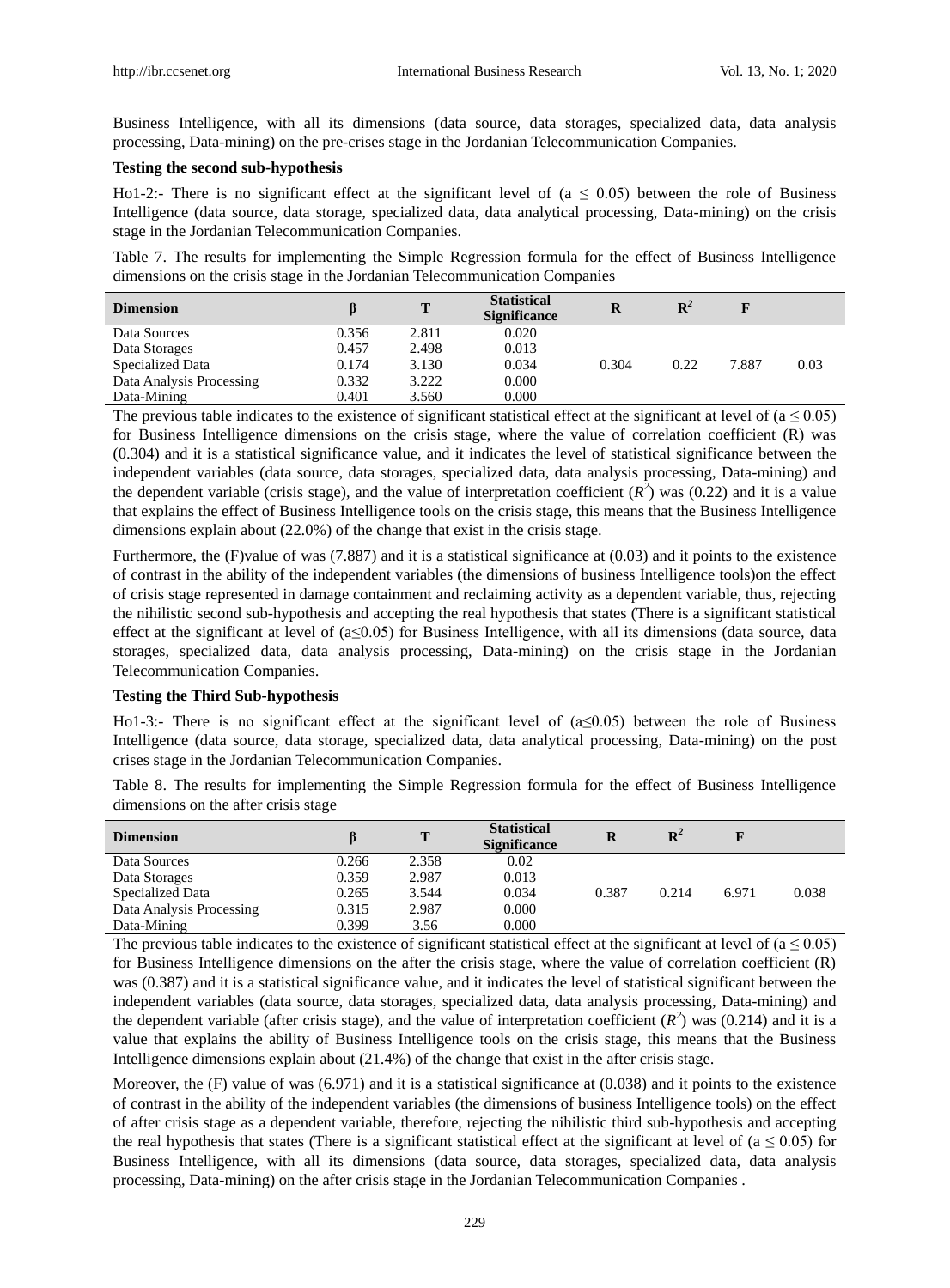After the sub-hypotheses were tested, a test for the main hypothesis will be conducted and table (9) explains the result of this test.

## **9. The Research Conclusion**

- 1. There is a high level of Business Intelligence in the Jordanian Telecommunication Companies. This indicates to the interest of these organizations in Business Intelligence tools, especially in regard to the analytical processing of data that rely on a safe and integrated data system around the work environment and the field it works in.
- 2. There is a high level of crises management in the Jordanian Telecommunication Companies, and that comes from the realization of these organizations to the importance of controlling the crises they could face and how it can limit their competence and performance efficiency through using a group of tools to overcome, contain, or minimize the damages of these crises as much as possible.
- 3. There is a significant statistical effect at the significant at level of  $(a \le 0.05)$  for Business Intelligence, with all its dimensions (data source, data storages, specialized data, data analysis processing, Data-mining) on the pre-crisis stage in the Jordanian Telecommunication Companies
- 4. There is a significant statistical effect at the significant at level of  $(a \le 0.05)$  for Business Intelligence, with all its dimensions (data source, data storages, specialized data, data analysis processing, Data-mining) on the crisis stage in the Jordanian Telecommunication Companies
- 5. There is a significant statistical effect at the significant at level of  $(a \le 0.05)$  for Business Intelligence, with all of its dimensions (data source, data storages, specialized data, data analysis processing, Data-mining) on the after crisis stage in the Jordanian Telecommunication Companies

## **10. The Research Recommendations**

Based on the results that were arrived, the study recommends the following:

- 1. Paying attention to implementing Business Intelligence tools in countering the crises which business organizations could face.
- 2. Provide highly qualified human resources to establish precautionary plans for the anticipated crises in the business organizations and Develop and implement modern policies and procedures in the field of crises management, as well as establishing standardized, comprehensive and well-planned programs on all job levels with the goal of progressing with competency in the dealing with crises.

#### **References**

- Ahmed, H. (2014). *The Role of Strategic Planning in Promoting the Functional Performance of Employees in Public Sector Institutions: A Case Study of Khartoum State* (Unpublished Master Thesis). Omdurman Islamic University, Sudan.
- Al Juhmani, H. (2017). The Roles of Strategic Planning in Organizational Crisis Management: The Case of Jordanian Banking Sector. *International Review of Management and Marketing, 7*(3), 50-60. https://doi.org/10.21511/ppm.15(2).2017.05
- Al-Khafaji, A. (2007). *Strategic Management: Introduction, Concepts and Operations.* (I), Dar Al-Thaqafa Library for Publishing and Distribution. Amman-Jordan.
- Aronson, T., & Liang. (2005). *Decision Support Systems and Intelligent Systems Prentice Hall, Decision Support Systems and Intelligent Systems* (7th ed.).
- Aruldoss, M., Travis, M., & Venkatesan .V, (2014).A survey on recent research in business intelligence. *Journal of Enterprise Information Management, 27*(6), 831-866. https://doi.org/10.1108/jeim-06-2013-0029
- Carlo, V. (2009). *Business Intelligence: Data Mining and Optimization for Decision Making.* Politecnico di Milano, Italy; John Wiley & sons Ltd.
- Chen, H., Chiang, R., & Storey, V. (2012). Business Intelligence And Analytics: From Big Data To Big Impact. *MIS Quarterly, 36*(4), 1165-1188. https://doi.org/10.2307/41703503
- Coombs, W. (2015). The value of communication during a crisis: Insights from strategic communication research. *Business Horizon, 58*(2), 141-148. https://doi.org/10.1016/j.bushor.2014.10.003
- Crute, P., & Alvarez, J. (2010). *Managing Organizational Crises in the Light of Political Unrest The "Gulf Agency Company" Egypt Case.* Master of Science in Business Administration, linkobigns university. ISRN: LIU-IEI-FIL-A--11/01103--SE.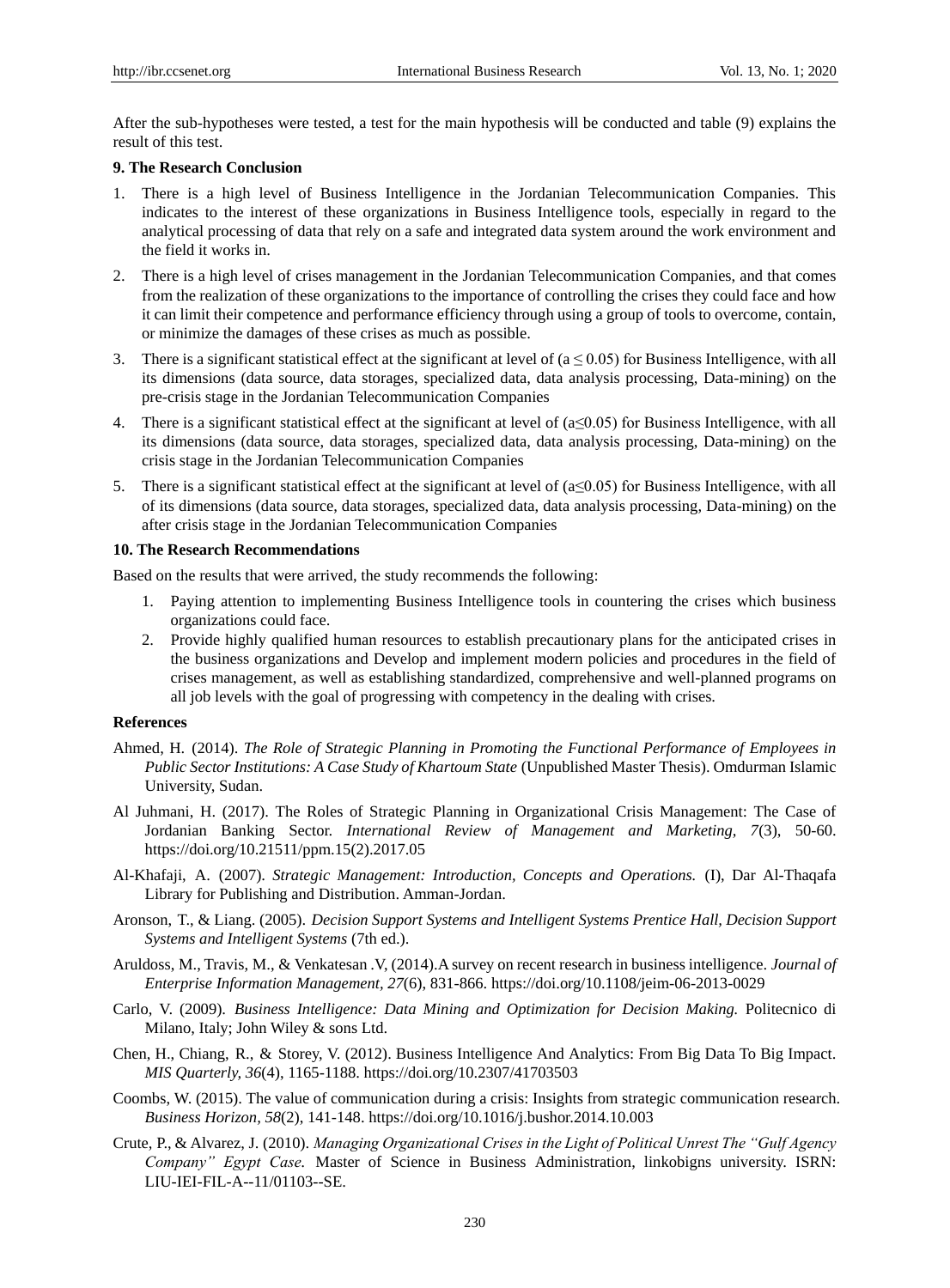- Guoqing, L., Ee, P., &CHEN, H. C. (2013). Business Intelligence and Analytics: Research Directions. *ACM Transactions on Management Information Systems, 3*(4), 1-10. Research Collection School Of Information Systems. https://doi.org/10.1145/2407740.2407741
- Hall, C. (1999). *Data Warehousing for Business Intelligence.* https://doi.org/10.1007/978-3-322-84964-9\_21
- Hoffman, R. C. (2007). The strategic planning process and performance relationship: does culture matter? *Journal of Business Strategies*. https://doi.org/10.1108/00251740610668860
- Jayanthi, R. (2009). *business intelligence: concepts, components, techniques and benefits.* Institute of Management Technology, Ghaziabad, Uttar Pradesh, India.
- Jon, E. O. (2008). *Strategic Business Intelligence at Toyota Material Handling Europe.* Uppsala university.
- Kabali, A. (2014). The Impact of Business Intelligence on Strategic Performance: A Field Study on the Jordanian Banking Sector (Unpublished Master Thesis). Faculty of Graduate Studies, Al-Balqa Applied University, Salt, Jordan.
- Liang, S., Stroeve, J., & Box, J. E. (2005). Mapping daily snow/ice shortwave broadband albedo from Moderate Resolution Imaging Spectroradiometer (MODIS): The improved direct retrieval algorithm and validation with Greenland in situ measurement. *Journal of Geophysical Research, 110.* https://doi.org/10.1029/2004JD005493
- Manea, A. F. (2009). *Customer Relationship Management Model for the Application of Business Intelligence in Organizations, Virtual Economy and Reflecting on International Economies.* 5th International Scientific Forum.
- Mitroff, I., &Anagnos, G. (2001). Managing Crises Before they Happen: What Every Executive and Manager Needs to Know About Crisis Management. *American Management Association,* 1-172. https://doi.org/10.1016/s0737-6782(02)00133-9
- Moss, L. T., & Atre, S. (2003). *Business intelligence roadmap: The complete project lifecycle for decision-support applications.* Boston, MA: Addison Wesley.
- Olszak, C. M., &Zurada, J. (2015). Information Technology Tools for Business Intelligence Development in Organizations. *Polish Journal of Management Studies, 12*(1).
- Otmane, A., & Horst, T. (2018). The Effects of Using Business Intelligence Systems on an Excellence Management and Decision-Making Process by Start-Up Companies*:* A Case Study. *International Journal of Management Science and Business Administration, 4*(3), 30-40. https://doi.org/10.18775/ijmsba.1849-5664-5419.2014.43.1004
- Pavkov, P., &Poščić, D. J. (2016). Business intelligence systems yesterday, today and tomorrow an overview. *ZbornikVeleučilišta u Rijeci, 4*(1), 97-108.
- Rieger, B. (2005). *Third Biennial Conference, WM 2005.*Kaiserslautern, Germany, Revised Selected Papers, 466-468.
- Seeger, M. W., Sellnow, T. L., & Ulmer, R. R. (2003).*Communication and Organizational Crisis.* Preager Publishers, 1-297.
- Sharrmilla, R., & Subramani, A. (2013). Impact Of Business Intelligence Tools In executive Information Systems. *International Journal Of Computer Engineering& Technology, 4*(1), 1-7.
- Tayeb, I. (2016). The Role of Information Systems in Enhancing Business Intelligence in Modern Economic Institutions. *Al-Reyadah Journal of Business Economics, 2*(30), 52-68.
- Vikas, K. (2013). *data analysis using business intelligence tool.* San Diego State University.
- Vikas. (2013). *data analysis using business intelligence tools.* SDUS theses, san Diego state university. Retrieved from http://hdl.handle.net/10211.10/4212
- Weick, K., Sutcliffe, K., & Obstfeld, D. (2005). Organizing and the Process of Sensemaking. *Organization Science, 16*(4), 409-421. Business Source Premier, EBSCOhost. https://doi.org/10.1287/orsc.1050.0133
- Wieder, B., Ossimitz, M. L., &Chamoni, P. (2012). The Impact of Business Intelligence Tools on Performance: A User Satisfaction Paradox? *International Journal of Economic Sciences and Applied Research, 5*(3), 7-32.
- Wieder, W. R., Bonan, G. B., & Allison, S. D. (2013). Global soil carbon projections are improved by modeling microbial processes. *Nature Climmate Change, 3*(10), 909-912. https://doi.org/10.1038/nclimate1951